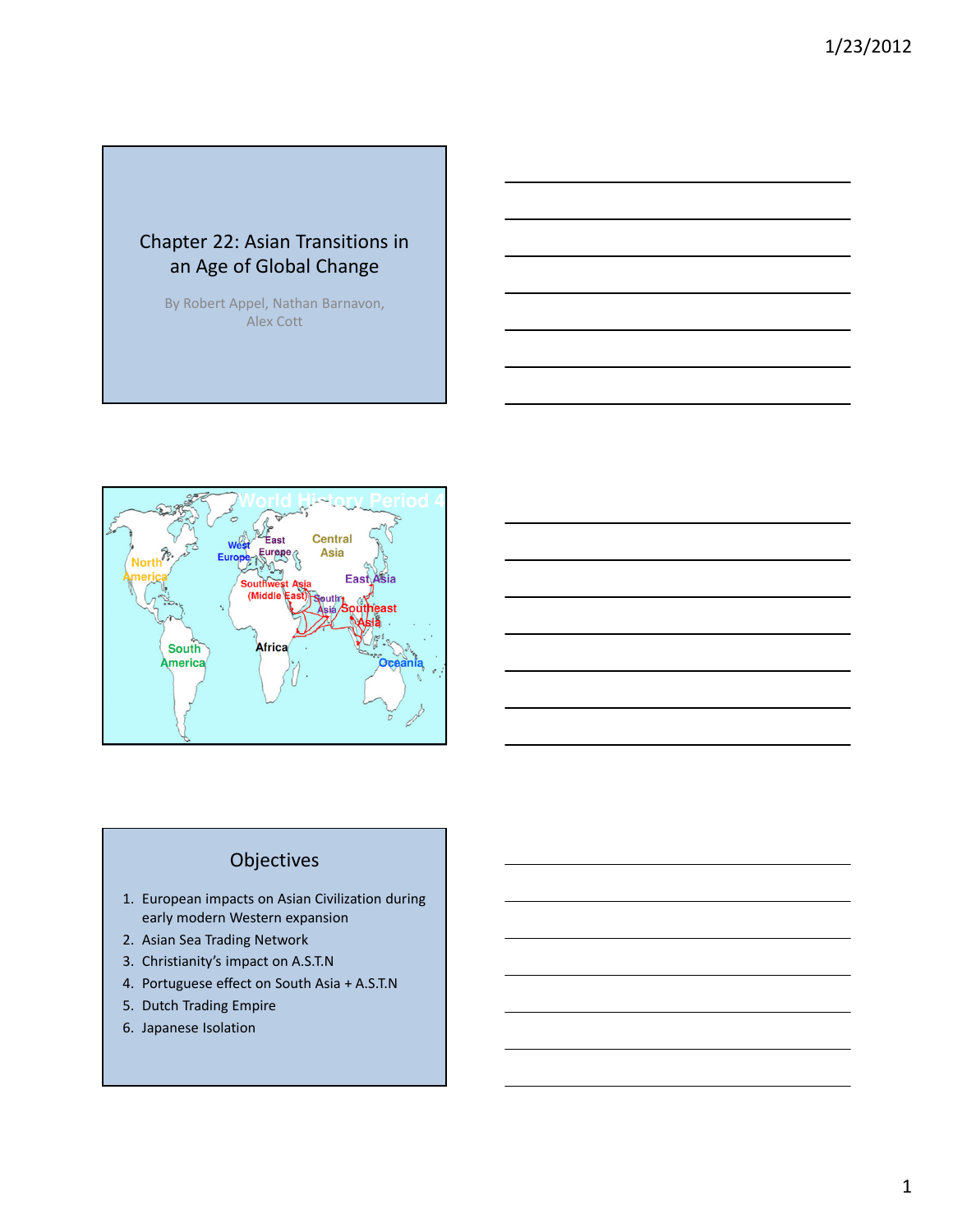## Look for these Vocabulary Words!

- Caravels
- Asian Sea Trading Network
- Mercantilists
- Factories
- Dutch Trading Empire
- Calicut
- School of National Learning
- Tokugawa Family
- Ming



# Asian Sea Trading Network

- Portuguese to Asia
- Portuguese refused to 1368 pay taxes
- Take over port cities
- Monopolize Asian trading + enforce taxes
- Factories secure control



# Dutch Trading Empire

- Portuguese can't hold A.S.T.N
- English + Dutch come
- English overpowered by Dutch, become
- Dutch Trading Empire • Dutch decided to focus on spice



Dutch Trading Empire

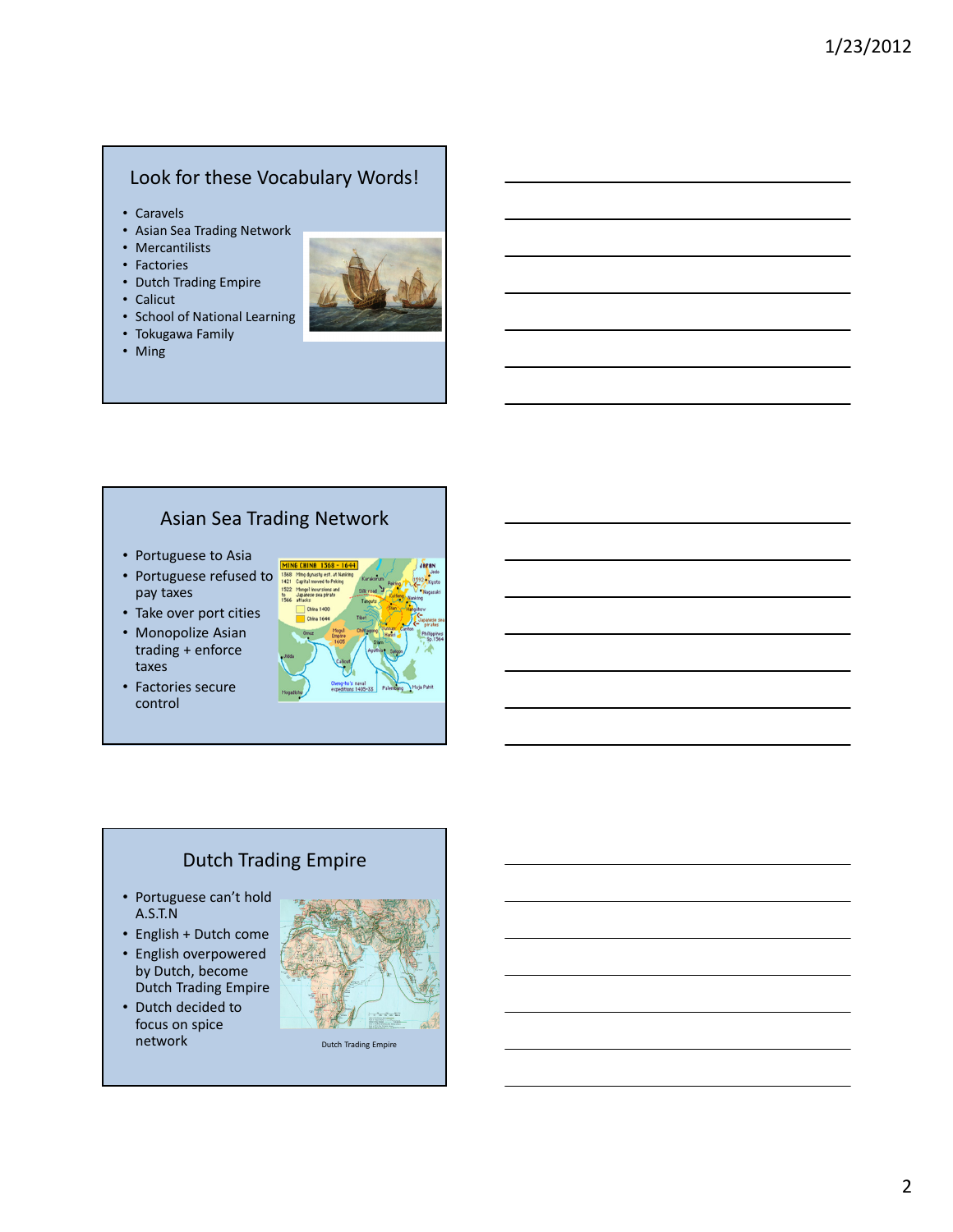# Christianity in Asia



#### • Christianity appealing to Untouchables

- Difficult to convert higher caste Hindu
- Eventually gave up on converting India
- Great success in Philippines

# Ming China

- Mongols overthrown, Scholar-Gentry strengthens
- Christian missionaries infiltrated Chinese coastal areas
- Jesuits go after higher class
- Jesuits used science to maintain a presence



## Japan



- Jesuits came to shores of Japan
- Tokugawa family runs Japan for many years Jesuits try to convert upper-class
- Japan feared merchants would ruin social order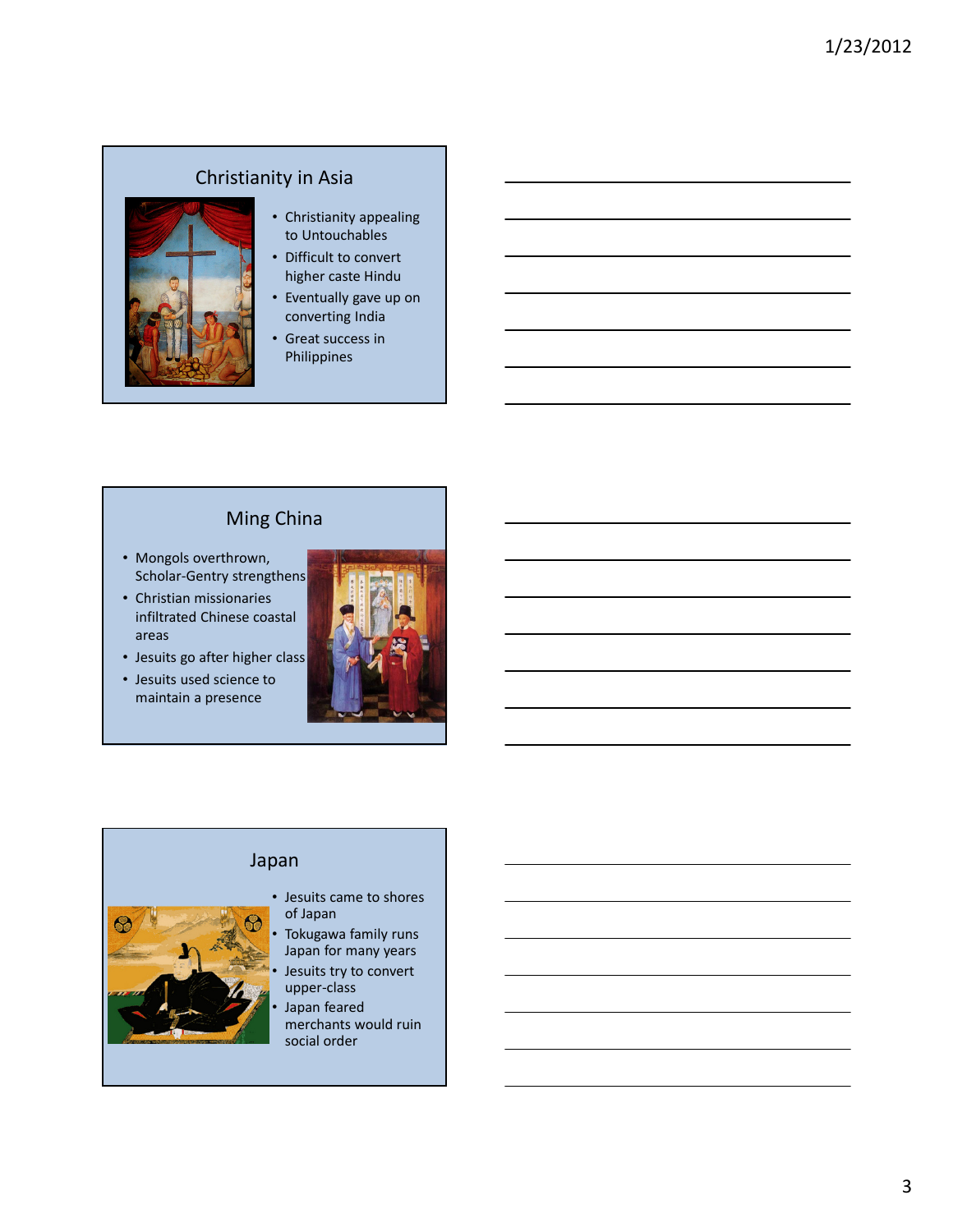## Japan Cont.

- Limited trade
- Focused on school of National Learning
- Japanese elite followed developments in the West through contact with Deshima





# AP Questions

- 1. What did the Portuguese find when they arrived in India?
	- a. They found that they had little to offer in trade, but could get rich quickly by forcing themselves into the existing trade network
	- b. They quickly integrated themselves on peaceful terms into the Asian trade system
	- c. They exchanged valuable European goods for Asian luxury items
	- d. They established relations with Muslim merchants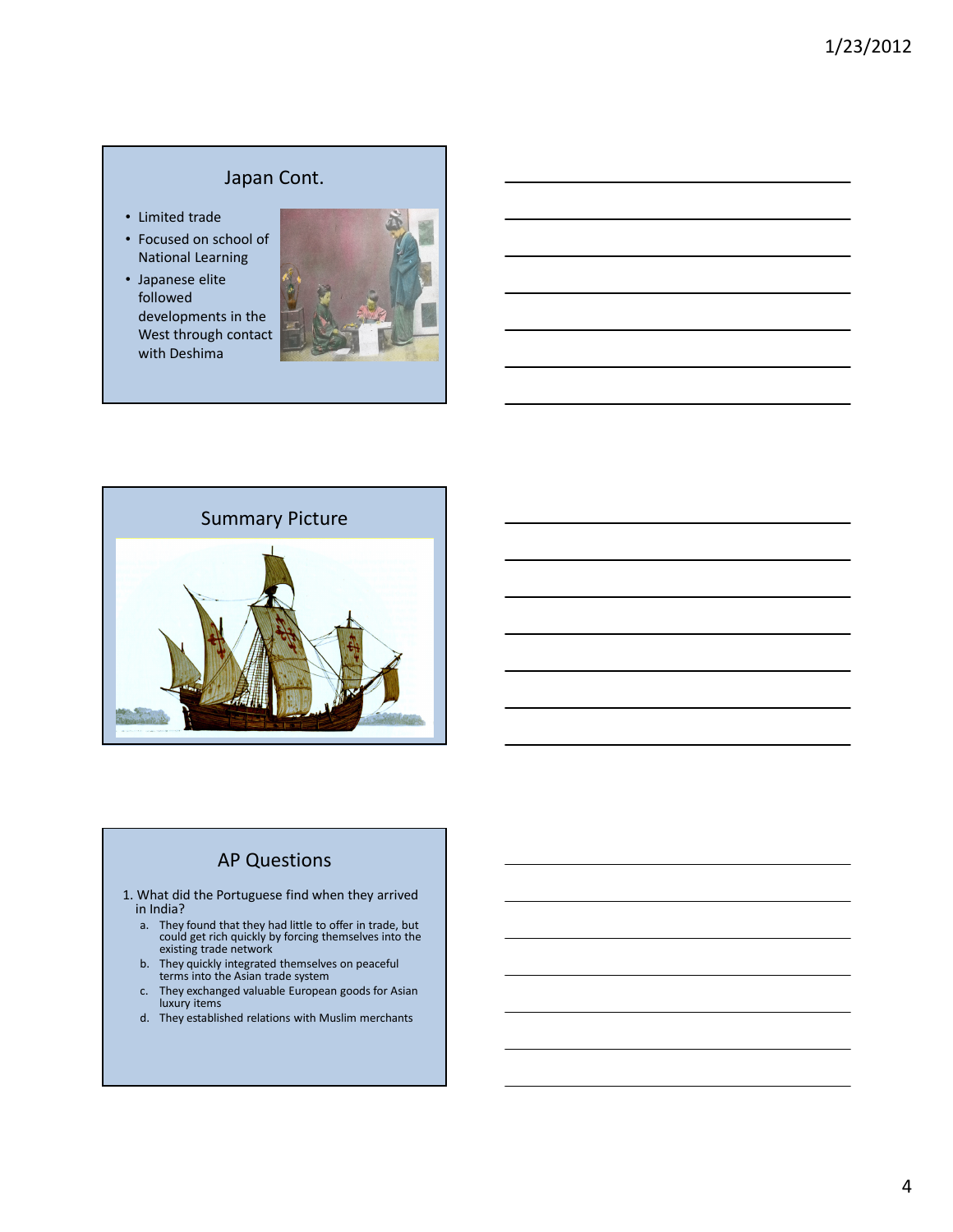#### AP Questions

- 2. Which of the following characterized the Asian trading system as the first Europeans encountered it?
	- a. The Indian Ocean trade was monopolized by Hindu merchants
	- b. The Indian Ocean trade was dominated by Muslim merchants
	- c. The trade in slaves was the principal cargo traversing the Indian Ocean
	- d. The Indian Ocean trade was highly militarized

## AP Questions

- 3. What circumstances prevented the Portuguese from establishing a monopoly over the Asian spice trade?
	- a. The Mughal and Ottoman navies were too strong
	- b. French traders offered too much competition
	- c. Portugal was a small nation and lacked the ships and manpower needed to overcome its Asian and European competition
	- d. Access to the most profitable spices was controlled by the Chinese

#### AP Questions

- 4. What Asian society witnessed the largest percentage of its population converted to Christianity?
	- a. China
	- b. India
	- c. The Philippines
	- d. Japan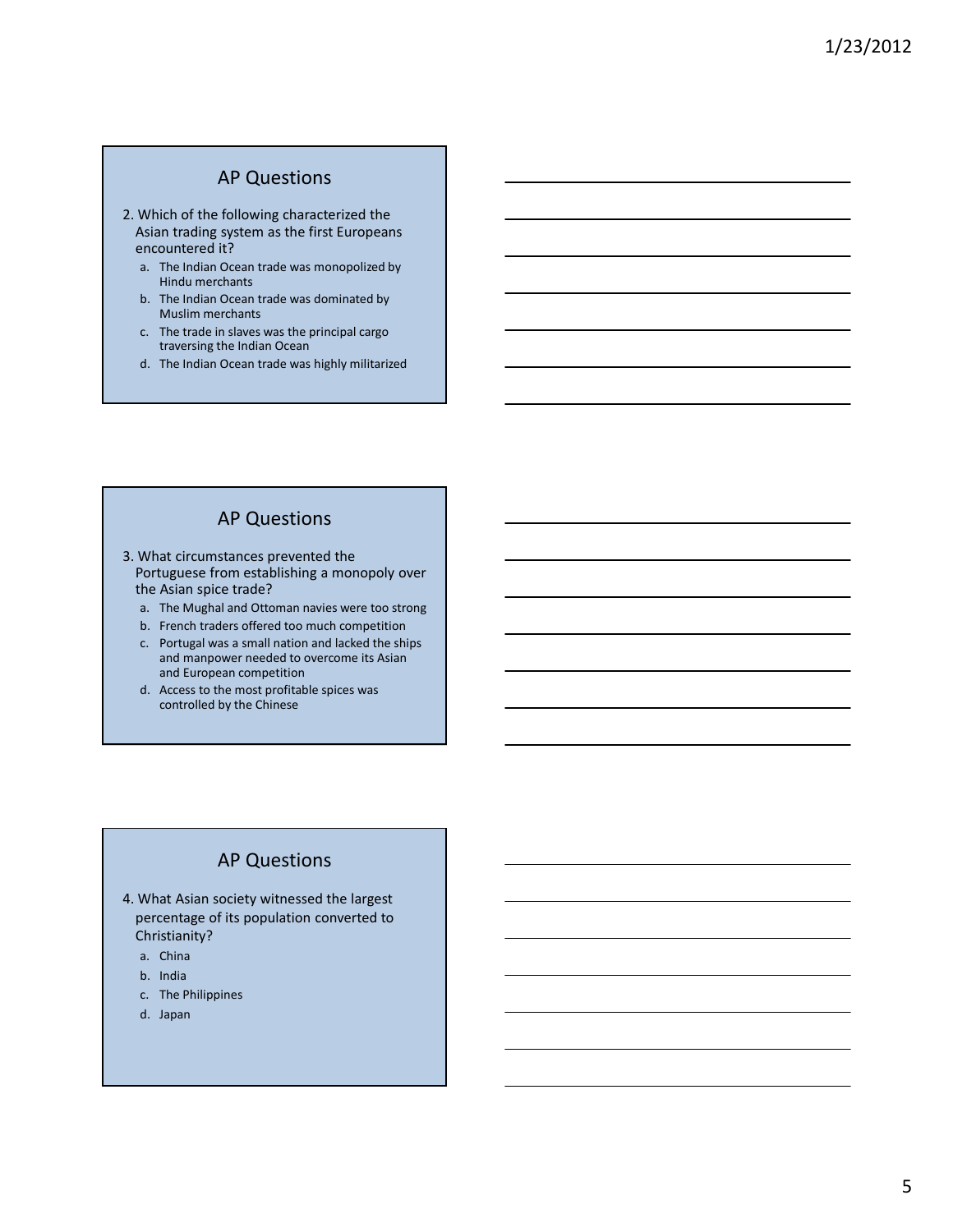## AP Questions

- 5. Which raw material had the broadest demand and highest price?
	- a. Silk from China to the Middle East
	- b. Cottons from India to the Middle East
	- c. Bulk items, usually foodstuffs, exchanged among each of the main zones
	- d. Spices from the East Indies

## AP Questions

- 6. What happened after the defeat and expulsion of the Mongols from China?
	- a. Chinese manufacturing expanded further
	- b. Peasants were granted equality with the scholargentry and noble classes
	- c. China converted to Buddhism
	- d. The civil service exam system of the Mongols was ended

## AP Questions

- 7. How did the Japanese deal with the startling arrival of the Europeans to East Asia during the 17th century?
	- a. allying with the Portuguese against the other Europeans
	- b. Permitting the Jesuits to convert the Japanese to Christianity
	- c. Permitting the Europeans to establish control over Japan's foreign trade
	- d. Self-imposed isolation and forbidding most contact with Europeans